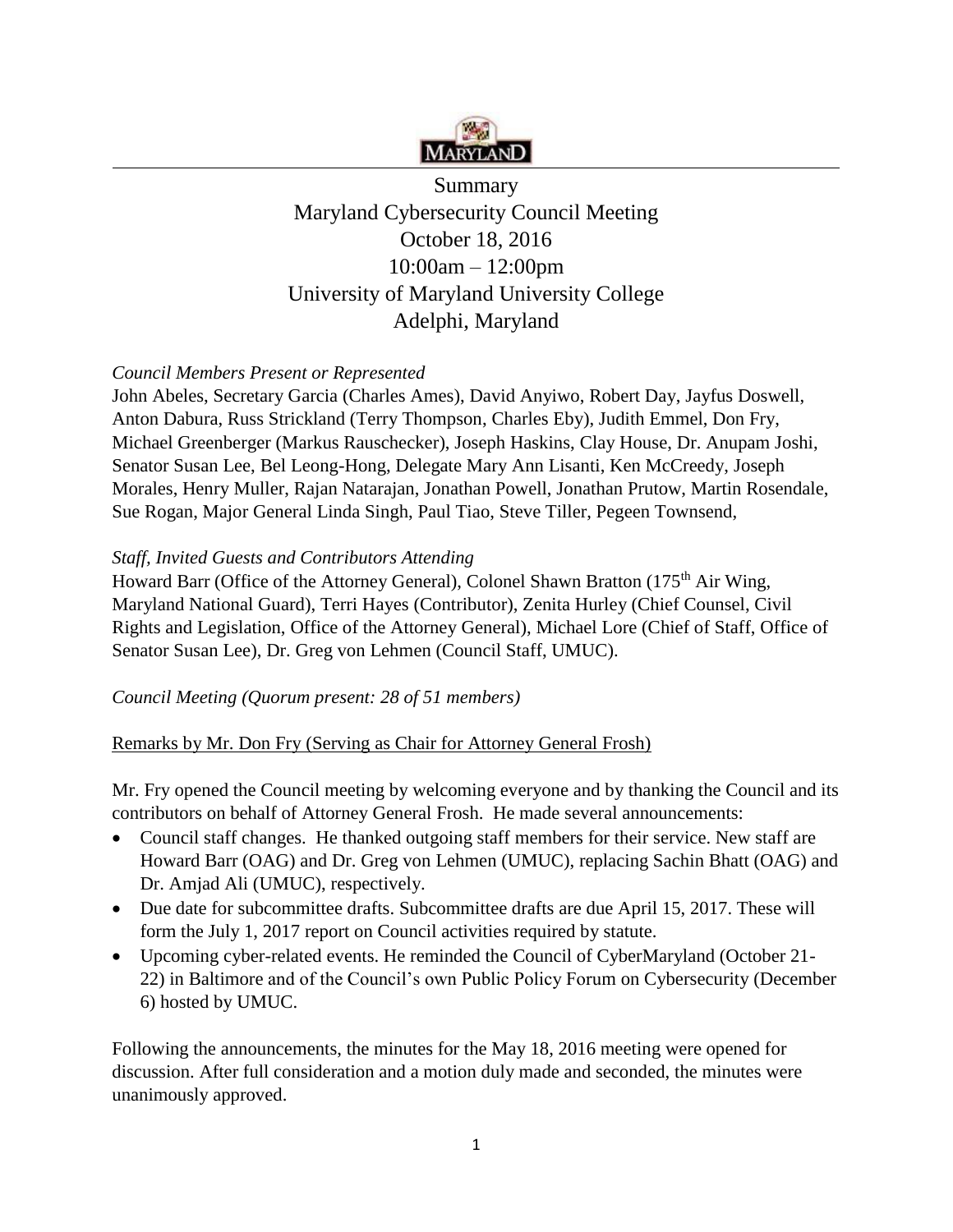Mr. Fry then turned to the subcommittee chair reports. He noted that in its *July 2016 Interim Activities Report*, the Council had identified many initiatives that were prioritized after review by the Attorney General and in discussions with the subcommittee chairs. Mr. Fry noted that the *Report* is a public document that can be found online. The subcommittee reports are summarized below.

Senator Susan Lee, Subcommittee for Law, Policy and Legislation

Cyber First Responder Reserve. The subcommittee continues to accumulate information to shape the concept of a reserve. This information includes the activity of the National Guard's cyber units and the existence of the Maryland Defense Force that works with the Guard. It also has included discussions with MEMA.

MEMA has noted that its role in relation to a cyber first responder group would be the same as it is now with respect to other groups involved in an emergency response, namely MEMA would be the coordinating agency, not the lead agency. DoIT would be the lead agency in an incident response. DoIT is actively working on a full incident response plan and MEMA is participating in that effort and will share the plan with the subcommittee. When a first responder group is activated, it must be integrated into the plan.

Other points pertinent to establishing the cyber first responders reserve.

- If the emergency involved private critical infrastructure, there would need to be coordination with the private sector, since the State does not have direct control of private entities.
- The State does not have a list of specific public and private infrastructure entities falling with the 16 US DHS critical infrastructure categories.
- If a first responder reserve is authorized and formed, MEMA will need additional funding to manage or coordinate it. Now 75% of MEMA's funding is from the federal government.
- MEMA and DoIT have exercised a cyber emergency (table top) but more exercises will follow to identify gaps in communication, coordination, equipment and technical talent to refine the plan and better prepare for its execution.

Data breach legislation. Senator Lee noted that the commercial breach statute—the Maryland Personal Information Protection Act (MPIPA)—and the State breach law need to be updated. She had in fact introduced the bill that now applies breach notification provisions to State and local government entities, although in the end the legislative and judicial departments were excepted. She had also introduced a bill in 2013 to update MPIPA, although it did not pass. The updates are twofold which the subcommittee proposes to address comprehensively rather than in piecemeal fashion:

• Revise the definition of personal and private information. Changes in technology now result in other types of personal identifying information to be collected, such as geolocation and biometric data. The definitions in both statutes should be adjusted to reflect this fact.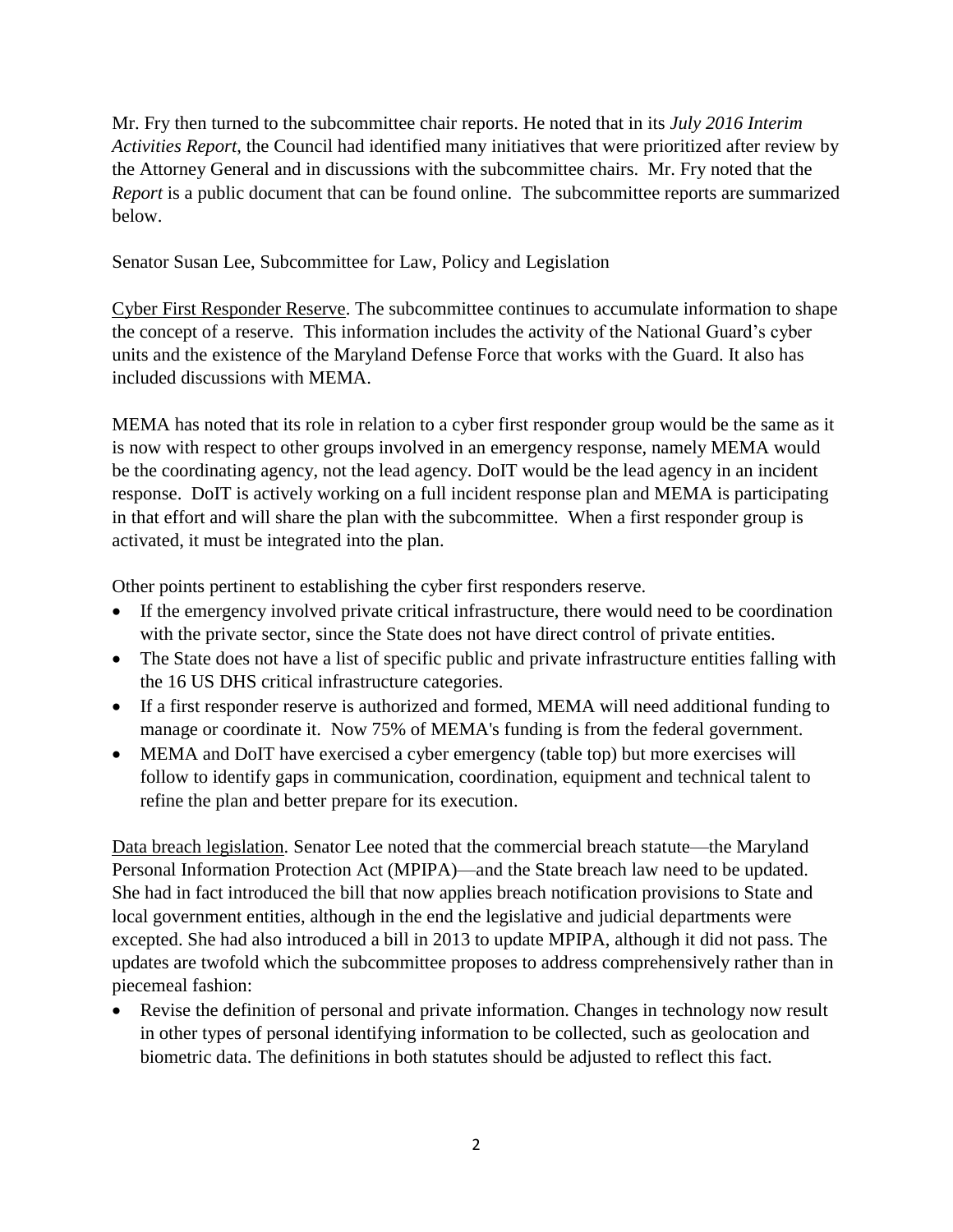• Extend the State data breach law. Both the legislative and judicial departments hold substantial sensitive personal data and should also be encompassed by the provisions now covering other State agencies.

Senator Lee mentioned that Michael Greenberger, Professor of Law and Director of CHHS, Markus Rauschecker, Deputy Director of CHHS, and Mr. Howard Feldman are assisting the subcommittee with the bills that would provide these updates.

Other legislative recommendations of the subcommittee. Senator Lee indicated that the subcommittee would like to pursue in the following:

- Reintroduce a bill that would require DoIT to adopt the NIST Cybersecurity Framework (CsF). Originally devised for the critical infrastructure sectors with input from government and industry, it is now recognized as a flexible and effective guide for enhancing cybersecurity. A bill requiring DoIT to use the CsF has passed the Senate previously but not the House of Delegates
- Provide a private right of action in the case of hacking attacks. Senator Lee noted that California is one example of a state that has adopted legislation of this nature.

Charles Ames for Secretary Garcia, Chair, Cyber Incident Response Subcommittee

Mr. Ames made a presentation that offered an overview of DoIT's efforts to improve its security posture. He made the following key points:

- Over the last six months, DoIT has systematically been evaluating state agencies against the respected CIS Critical Controls and the NIST Cybersecurity Framework to assess their maturity and the risks they present and to identify the quick wins.
- Concurrently, DoIT has rewritten all its policies that concern cybersecurity itself. He expected that soon they will be approved by the Secretary and published for reference by procurement offices and local governments.
- Part of DoIT's security strategy is leveraging the cloud and the security services offered by the cloud provider. The policies that DoIT has revised will be used by the provider and has accelerated the implementation.
- There have been improvements in network monitoring/detection and in perimeter defense that have helped the State with a variety of compliance requirements.
- In addition, DoIT also has an effort underway to identify all endpoints within the agencies and to start addressing their security.

Mr. Ames concluded by offering an environmental scan of the threats (referencing the Ukraine, SWIFT, and the DNC breach, and risks posed by the Internet of Things), legislative trends (will there be a national breach law?), and some of the challenges that DoIT faces with all IT organizations, such as the shortage of people with the needed security skills.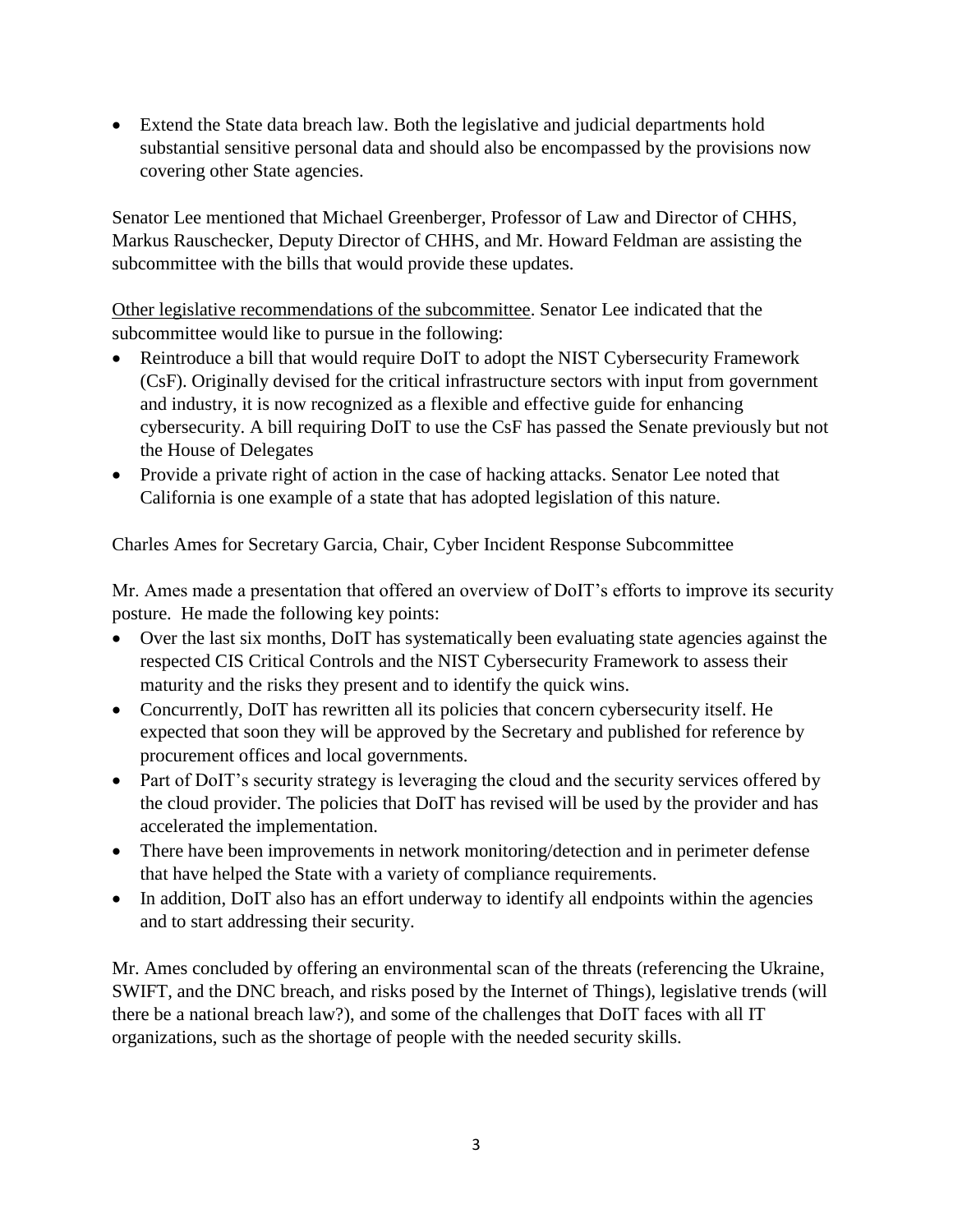### Markus Rauschecker for Michael Greenberger, Chair, Critical Infrastructure Committee.

Mr. Rauschecker indicated that due to other business Professor Greenberger was not able to participate in the Council meeting and conveyed his regrets. He identified three lines of effort by the subcommittee:

- The first is to establish an educational infrastructure that provides resources (information on issues, frameworks, standards, best practices, threat sharing mechanisms) to Maryland critical infrastructure sectors and other stakeholders in the State. Mr. Rauschecker noted that there are many resources available through the federal government, the State of Maryland and a variety of other entities. The challenge is that there is no one place where they are catalogued and easily accessible. This is particularly a problem for small and medium-size entities that do not have large dedicated cybersecurity teams. The recommendation would help address this challenge. Mr. Rauschecker indicated that other subcommittees were looking at the same issue and that developing a portal of some type would be a collaborative effort.
- The second it to identify the critical infrastructure sectors that are at greatest risk of cyber attacks and need the most enhanced cybersecurity measures. The US Department of Homeland Security of course has identified 16 critical infrastructure (CI) sectors, but the State could benefit from a better inventory of its CI infrastructure and which sectors need more support. This effort would also recognize the interdependencies among sectors, including geographical interdependencies. For example, every sector is dependent on the electrical grid and Maryland's power can be affected by interruptions in other states.
- The third is to encourage critical infrastructure and other private sector entities to conduct risk assessments and to provide information concerning resources and tools to help entities conduct risk assessments. Most critical infrastructure is in private hands, although there are some, like water treatment plants, that may be operated by local governments.

In response to the report-out, Mr. Rauschecker was asked how widely the CsF was adopted in and outside of the CI sector, given it is a voluntary framework. He responded that adoption had momentum in the private sector where it has become viewed as one way to show good faith effort to avoid legal liability for breaches. He also noted that the federal government requires all contractors to have a cybersecurity program of some sort. Other comments made by members of the Council pointed to the importance of the NIST risk assessment framework and other NIST resources as valuable tools.

Dr. von Lehmen for Dr. Jonathan Katz, Chair, Education and Workforce Development Subcommittee.

Dr. von Lehmen noted that Dr. Katz very much regretted that he could not join the Council meeting and that Dr. Katz had asked him to make the subcommittee report since he had attended its most recent meeting.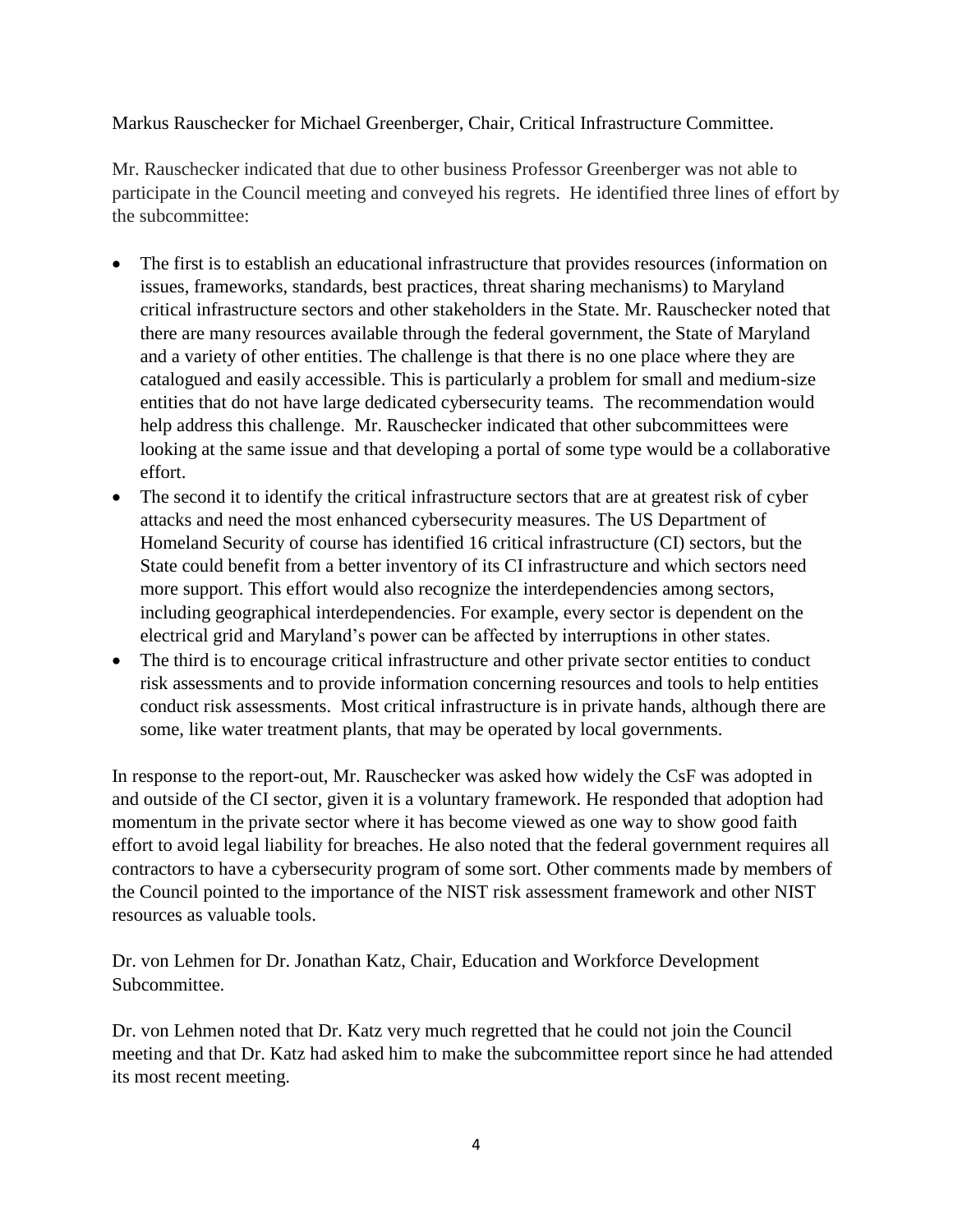Dr. von Lehmen indicated that the Attorney General had approved three subcommittee recommendations for action and provided the update below on their status:

Assess cyber workforce demands in Maryland. The aim of this initiative is to help inform educational programs in cybersecurity to keep pace with changing needs. The subcommittee has paused its effort in this area because the recommendation may be achieved by a project funded by NIST through the National Initiative of Cybersecurity Education (NICE). The purpose of the project is to compile current and granular information about the cybersecurity job requirements that employers are looking to fill in every state and locality. The first iteration of the data will be available on the web and previewed at the NICE Annual conference in November. The subcommittee will assess whether the data achieves its goal.

Develop a scholarship for state service proposal. The subcommittee believes that such a program might help State agencies with their workforce needs in cybersecurity. It has collected information about the federal scholarship for service program and is currently considering how Maryland might be able to fund a similar program for Maryland.

Support K-12 computer science pipeline-building efforts. The subcommittee has just begun work on this recommendation. It is aware that MSDE is making significant strides in this area and has obtained the support of a liaison to help the subcommittee understand the full range of the Department's pipeline building efforts before developing proposals that MSDE might welcome.

Dr. von Lehmen was asked about the status of computer science training in K-12, and he mentioned the Career and Technical Education (CTE) programs in this area that are offered by public high schools. But he noted that a challenge is finding teachers who can offer computer science courses. Another member of the Council pointed out that the University of Maryland, College Park, is working with the State under an NSF grant to train computer science teachers. Other comments were that computer science is considered 'shop'—and not science—in schools creating a disincentive for students to take the courses and that well-equipped labs as well as trained teachers is a challenge.

Bel Leong-Hong, Chair, Subcommittee on Economic Development

Ms. Leong-Hong noted that the charter of the subcommittee is to find ways to attract, grow and retain cyber-related businesses in Maryland. There are three recommendations that the subcommittee has organized around:

Map the lifecycle of a technology-oriented firm. The subcommittee has identified several models with the idea of understanding the needs of these firms at each stage in their development.

Development of an asset map for Maryland. The objective is to comprehensively identify what resources the State offers for cyber-related firms and how these resources map from start-up through maturity.

Incentives to support the growth of the State's cyber economy. The subcommittee has formulated proposals concerning procurement incentives, the extension of the employer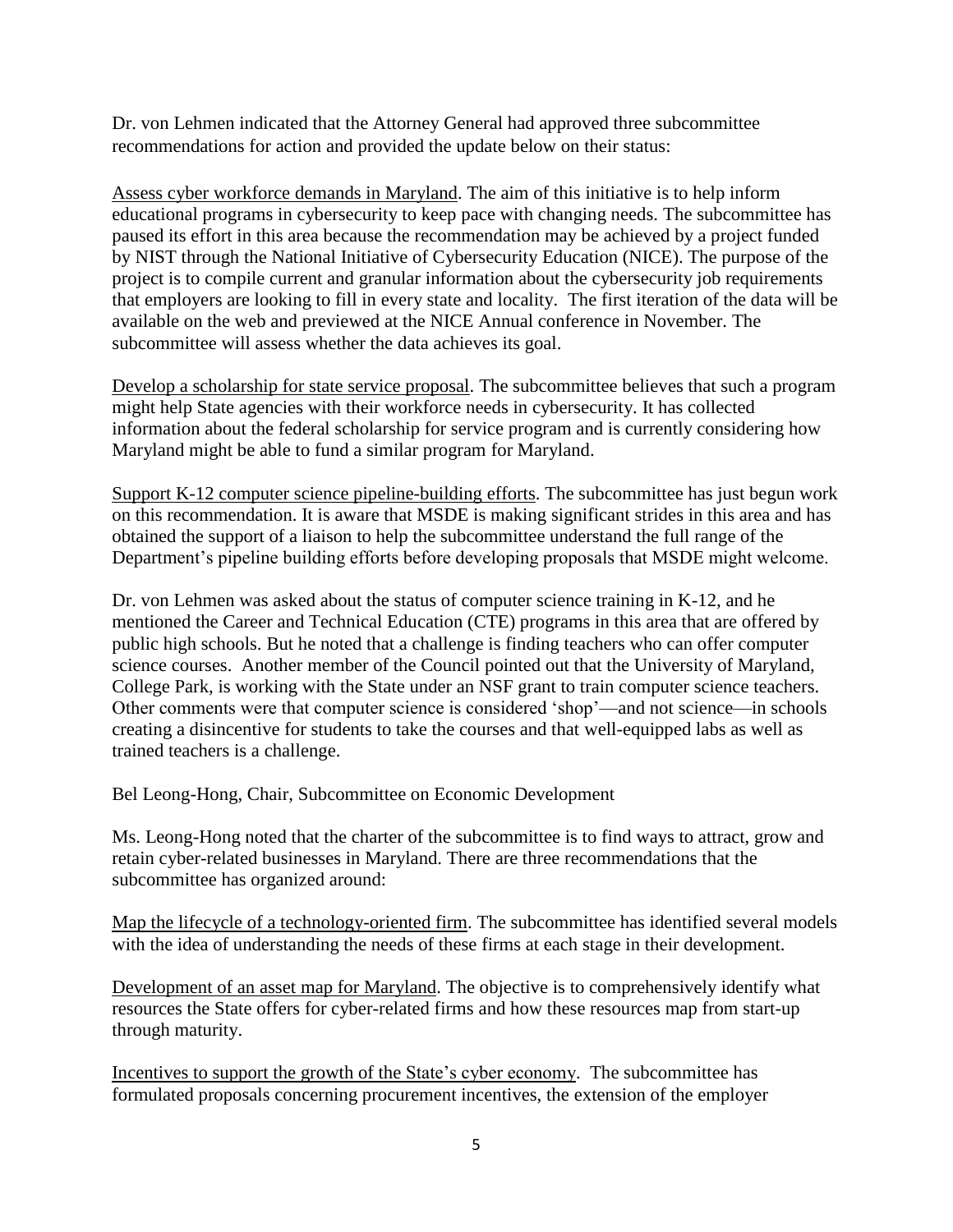clearance tax credit, and a one-time income tax credit to attract cybersecurity professionals to Maryland.

Sue Rogan, Chair, Public Awareness and Community Outreach

Ms. Rogan was the final chair to report out. She updated the Council on the cybersecurity repository the subcommittee is creating and hopes to launch by July 1, 2017. There are many collections of information on cybersecurity covering a vast range of topics. The subcommittee's goal is to create one web-based portal where these other resources can be collected and catalogued for easy use. This project may link to initiatives of other subcommittees which aim to create libraries of resources for specific audiences. The Maryland Department of Information Technology (DoIT) has offered to host the repository.

With Ms. Rogan's report, Mr. Fry thanked the chairs and their committees for their work, recognizing the extensive and substantial nature of the initiatives underway. He then introduced the Council's guest speaker, Colonel Shawn Bratton, Commander of the 175<sup>th</sup> Wing Cyber Operations Group of the Maryland National Guard. Colonel Bratton was invited to inform the Council of what cybersecurity capabilities his unit and the Maryland National Guard in general bring to the nation and to the State.

Colonel Bratton's presentation provided an overview of the State's Military Department, the work of his operations group, and lessons learned from the Baltimore riots. Key take-aways for the Council were:

- The Maryland National Guard leads in its cyber offensive, defensive and intelligence capabilities among state Guard units. In addition to the 175<sup>th</sup> Wing Cyber Operations Group, the Maryland Army National Guard also has a battalion with cybersecurity capabilities.
- The Guard's cyber capabilities support CYBERCOM and are available to the Governor for action within Maryland.
- Where the cyber operations group would be involved, the best use of the Guard in a cyber emergency is not to be in the networks of other entities but to be shoulder-to-shoulder with their operators to advise them.
- As a result of the Baltimore unrest, the Guard learned that it needed to develop the appropriate authorities and cross-agency relationships to work effectively in support of the State's other cyber resources. The Guard has made substantial progress in these areas.
- To help address challenges in policy, needed tools and other areas, Major General Singh, the Maryland Adjutant General, is leading the creation of a Cyber Center of Excellence with representatives from universities and community colleges across the State.

Colonel Bratton's presentation was followed by questions about the cyber capabilities of other state National Guard units, whether senior Guard officers seek additional education and what type, and what cyber jobs the Guard trains graduates right out of high school to do.

Major General Singh followed Colonel Bratton with remarks of her own. She emphasized that building cyber capabilities within the Guard take time and are expensive. She noted that DoD and the Guard are looking at better ways of screening young people interested in cyber to improve selection, increase training throughput and reduce costs. Finally, she left the Council